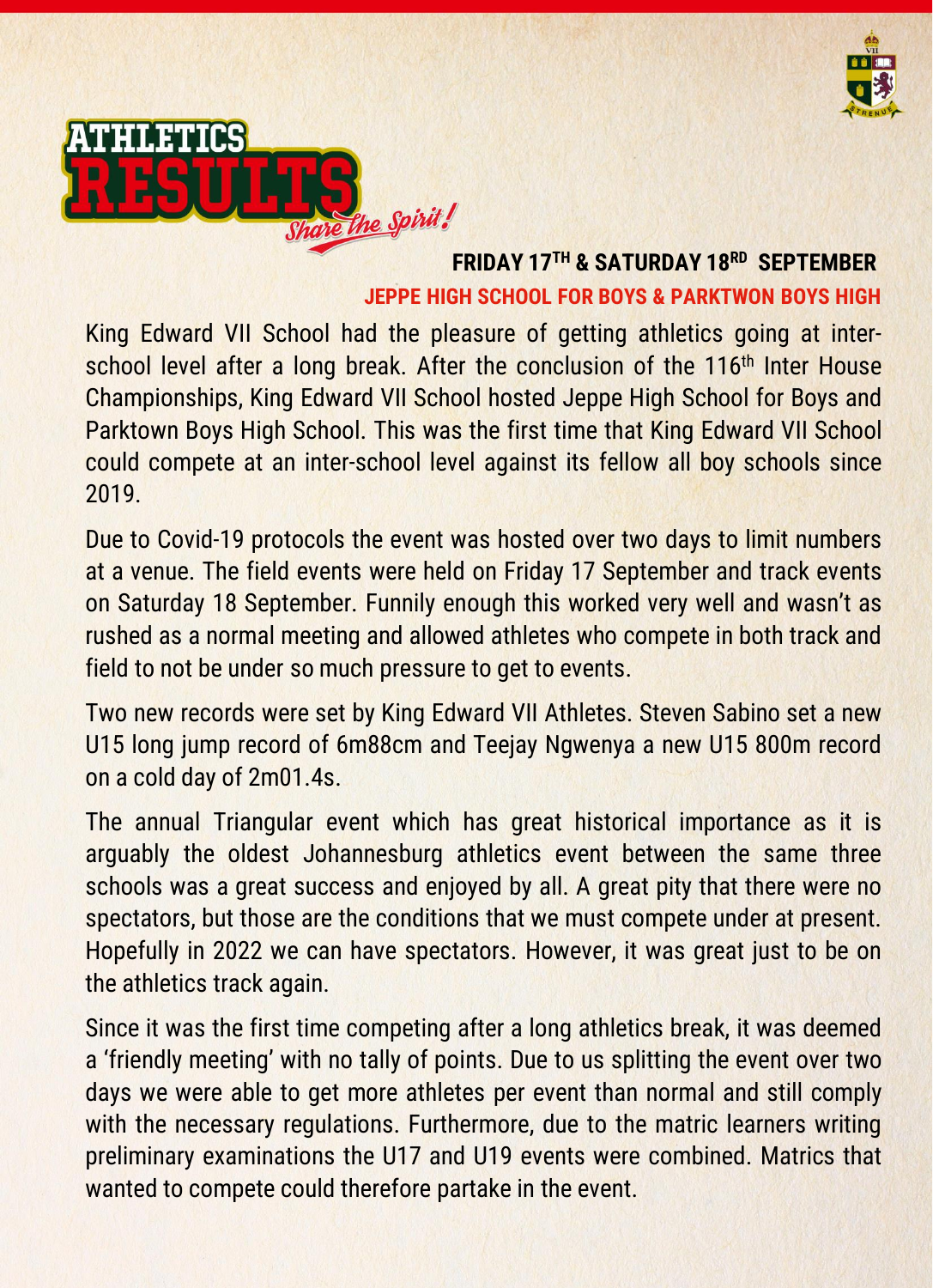

Below is a summary per event of King Edward VII athletes and their 'medal positions' for interest.

### **100m**

U14 L Sangoni – Bronze

U15 N Nhlapo – Gold, S Sabino – Silver and O Rathebe – Bronze

U16 T Oluwole – Gold, L Chizama – Bronze

U19 J Du Plessis – Gold, C Fourie – Silver and B McJarrow – Bronze **200m**

U14 L Sangoni – Silver, T Esterhuizen – Bronze

U15 N Nhlapo – Gold, O Rathebe – Silver and T Howard – Bronze

U16 L Chizama – Gold

U19 C fourie – Gold, B McJarrow – Silver

# **400m**

U14 T Esterhuizen – Gold, L Johnson – Silver and K Fouche – Bronze

U15 N Nhlapho – Gold, T Howard – Silver

U16 K Seome – Silver, D Tait – Bronze

U19 C Fourie – Silver

### **800m**

U14 C Galliard – Gold, R McGurk – Silver and B Simon – Bronze

U15 T Ngwenya – Gold, D Van Der Westhuizen – Silver

U16 D Tait – Gold, K Seome – Silver and J Carr – Bronze

# **1500m**

U14 R McGurk – Gold and C Galliard – Bronze

U15 D Van Der Westhuizen – Gold and T Ngwenya – Silver

U16 K Seome – Bronze

# **100m and 110m Hurdles**

U14 B Mateya – Silver and M Jansen Bronze

U15 R Gordon – Bronze

U16 O Seqiera – Silver

U19 K Tekane – Gold and K White – Bronze